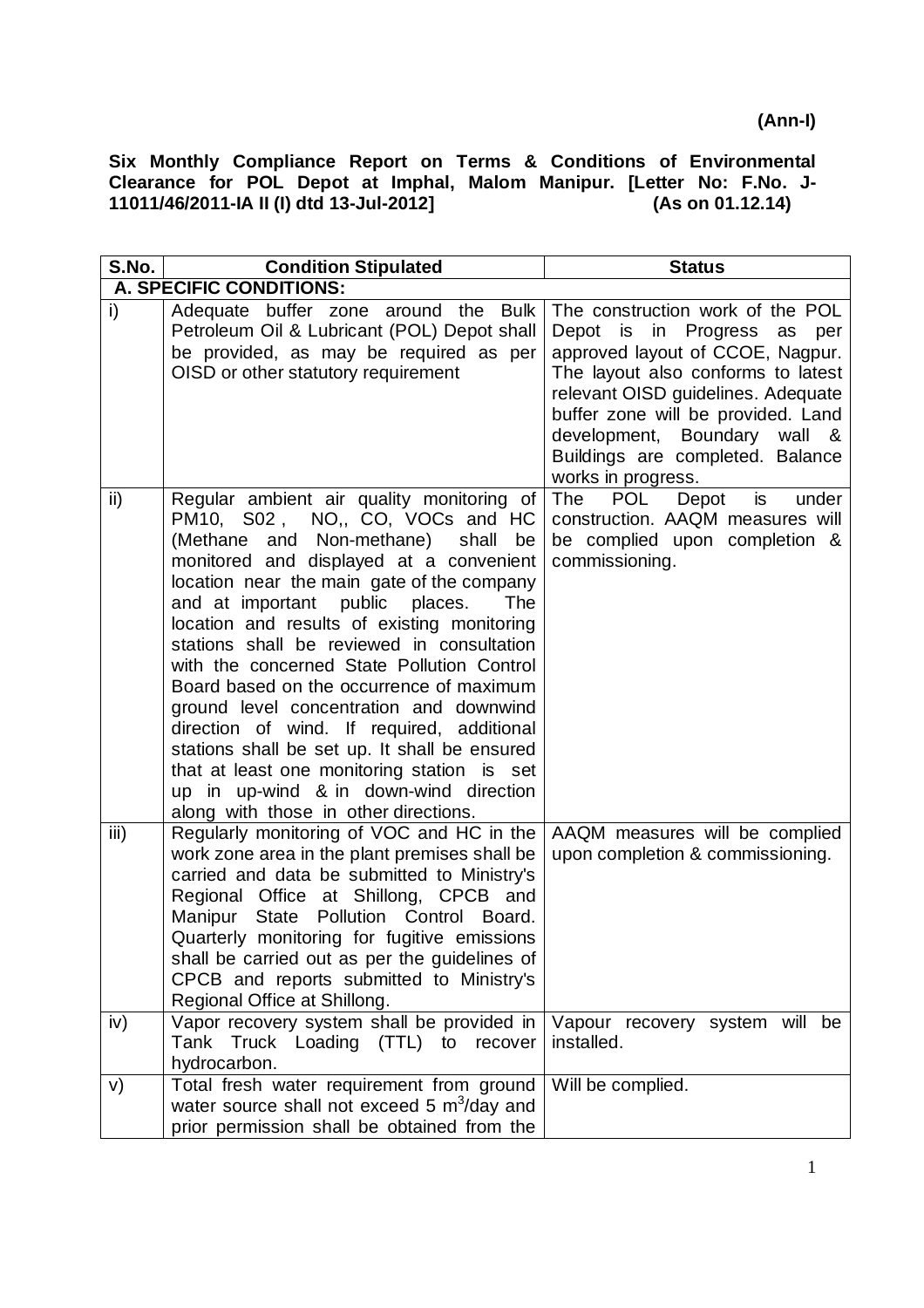| S.No.         | <b>Condition Stipulated</b>                                                                                                                                                                                                                                                                                                                                                                                                                                                    | <b>Status</b>                                                                                                                                                         |
|---------------|--------------------------------------------------------------------------------------------------------------------------------------------------------------------------------------------------------------------------------------------------------------------------------------------------------------------------------------------------------------------------------------------------------------------------------------------------------------------------------|-----------------------------------------------------------------------------------------------------------------------------------------------------------------------|
|               | CGWA/SGWA.                                                                                                                                                                                                                                                                                                                                                                                                                                                                     |                                                                                                                                                                       |
| vi)           | The company shall construct the garland<br>drain all around the project site to prevent                                                                                                                                                                                                                                                                                                                                                                                        | Garland drain will be constructed.                                                                                                                                    |
|               | runoff of any oil containing waste into the<br>nearby water bodies, Separate drainage<br>system shall<br>be<br>created<br>for<br>oil<br>contaminated and<br>non-oil contaminated<br>streams. During rainy season, the storm<br>water drains shall be connected to oil<br>water separator and passed through guard<br>pond. Water quality monitoring of guard<br>pond shall be conducted and ensured that<br>monitoring parameters shall not exceed the<br>prescribed standards | Oily Water Separation System and<br>separate drainage system work is in<br>progress.                                                                                  |
| vii)          | As proposed, effluent containing oil from<br>POL Depot shall be properly treated in<br>ETP)/oil water separator and<br>treated<br><b>CPCB</b><br>shall<br>conform<br>wastewater<br>to<br>standards. Sewage shall be disposed off<br>through septic tank followed by soak pit. No<br>effluent shall be discharged outside the<br>premises. No washing of truck shall be<br>carried out.                                                                                         | Will be complied.                                                                                                                                                     |
| viii)         | Oil Industry Safety Directorate guidelines<br>regarding safety against fire, spillage,<br>pollution control, etc., should be followed.<br>Company should ensure no oil spillage occur<br>during loading / unloading of petroleum<br>products.                                                                                                                                                                                                                                  | The layout complies with latest<br>relevant OISD guidelines (118/244<br>Draft-IV) & firefighting / safety<br>provisions in the POL Depot will<br>conform to OISD-117. |
| $i\mathsf{x}$ | The project authorities shall strictly comply<br>with the provisions made in Manufacture,<br>Storage and Import of Hazardous<br>Chemicals Rules 1989, as amended in<br>2000 and the Public Liability Insurance<br>Act for handling of hazardous chemicals<br>All the hazardous waste shall be<br>etc.<br>properly treated and disposed of<br>in<br>accordance with the Hazardous Waste<br>(Management, Handling and Transboundary<br>Movement) Rules 2008.                     | Will be complied.                                                                                                                                                     |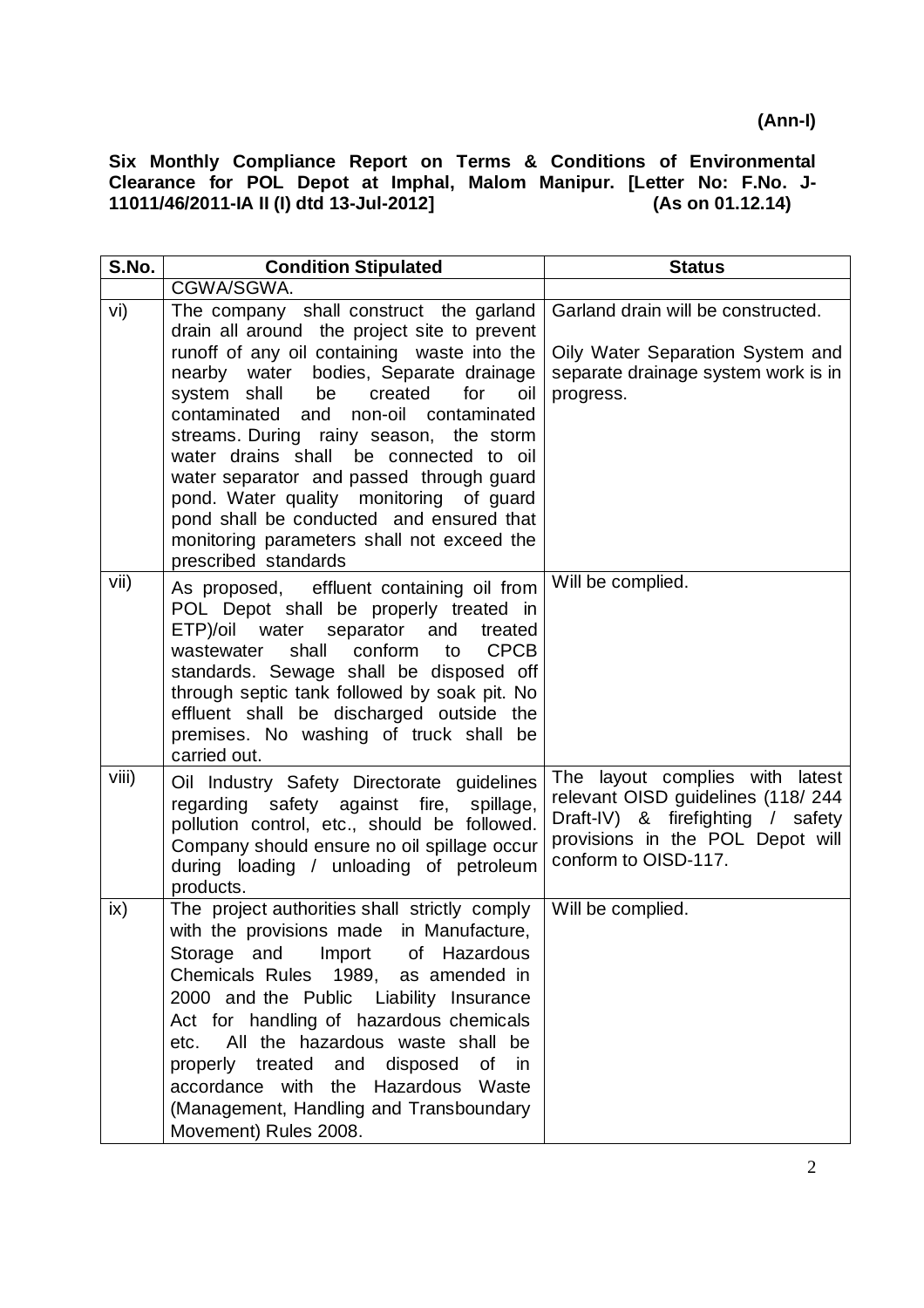| S.No. | <b>Condition Stipulated</b>                                                                                                                                                                                                | <b>Status</b>                                                                                                                                                              |
|-------|----------------------------------------------------------------------------------------------------------------------------------------------------------------------------------------------------------------------------|----------------------------------------------------------------------------------------------------------------------------------------------------------------------------|
| x)    | Risk Assessment Report shall be revised to                                                                                                                                                                                 | Complied<br>with<br>six-monthly<br>in                                                                                                                                      |
|       | based on the Realistic Scenarios and                                                                                                                                                                                       | compliance report as on 01-06-14.                                                                                                                                          |
|       | possible Hazard noted and to be taken care                                                                                                                                                                                 |                                                                                                                                                                            |
|       | of by Preventive and Mitigative Barriers. The                                                                                                                                                                              |                                                                                                                                                                            |
|       | report shall be submitted to the Ministry's                                                                                                                                                                                |                                                                                                                                                                            |
|       | regional office at Shillong within 3 months.                                                                                                                                                                               |                                                                                                                                                                            |
| xi)   | Necessary approvals from Chief Controller<br>of Explosives must be obtained before<br>commission of project. Requisite On-site and<br>Off-site Disaster Management Plans will be<br>implemented. Emergency<br>prepared and | Layout approval has been obtained<br>from CCOE, Nagpur. DMP has<br>been submitted with application for<br>EC.                                                              |
|       | Response Plan shall be based on the<br>guidelines prepared by OISD, DGMS and<br>Govt of India. Mock drill shall be conducted<br>in a month.                                                                                | comply with<br>ERP<br>will<br>relevant<br>guidelines.<br>Mock<br>drill<br>will<br>be<br>conducted<br>subsequent<br>to<br>construction & commissioning<br>of<br>facilities. |
| xii)  | The company shall obtain all requisite<br>clearances for fire safety and explosives and<br>shall comply with the stipulation made by the<br>respective authorities.                                                        | Will be complied.                                                                                                                                                          |
| xiii) | MS shall be stored in floating roof tank with<br>liquid mounted seal, foam and water spray<br>system. HSD tanks shall be provided with<br>foam and spray system. Fire fighting system<br>shall be as per the OISD.         | IFR Tanks will be constructed for<br>MS. Provisions in storage tanks will<br>be done as per OISD relevant<br>guidelines.                                                   |
| xiv)  | No change in the storage capacity and other<br>facilities shall be made without getting proper<br>approval from the Ministry.                                                                                              | Storage capacity as per EC is<br>maintained as approved as per<br>following tankage details:<br>MS: 5124KL (3Nos.)<br>HSD: 11796KL (3Nos.)<br>SKO: 5055KL (3Nos.)          |
| XV)   | Tankers shall be as per IS 803 and OISD Will be complied.<br>117 & 118 for safety aspect.                                                                                                                                  |                                                                                                                                                                            |
| xvi)  | automated tank<br>As proposed, fully<br>farm<br>management system (TFMS) will be provided<br>for accounting of products & reconciliation.                                                                                  | Fully automated<br><b>TFMS</b><br>will<br>be<br>provided                                                                                                                   |
| xvii) | Bottom oil sludge shall be handled, stored<br>and disposed as per CPCB/MoEF guidelines.<br>An action plan in this regard including                                                                                         | Will be complied.<br>Action<br>plan<br>Solid<br>waste<br>on                                                                                                                |
|       | bioremediation shall be submitted to the                                                                                                                                                                                   | management submitted with six-                                                                                                                                             |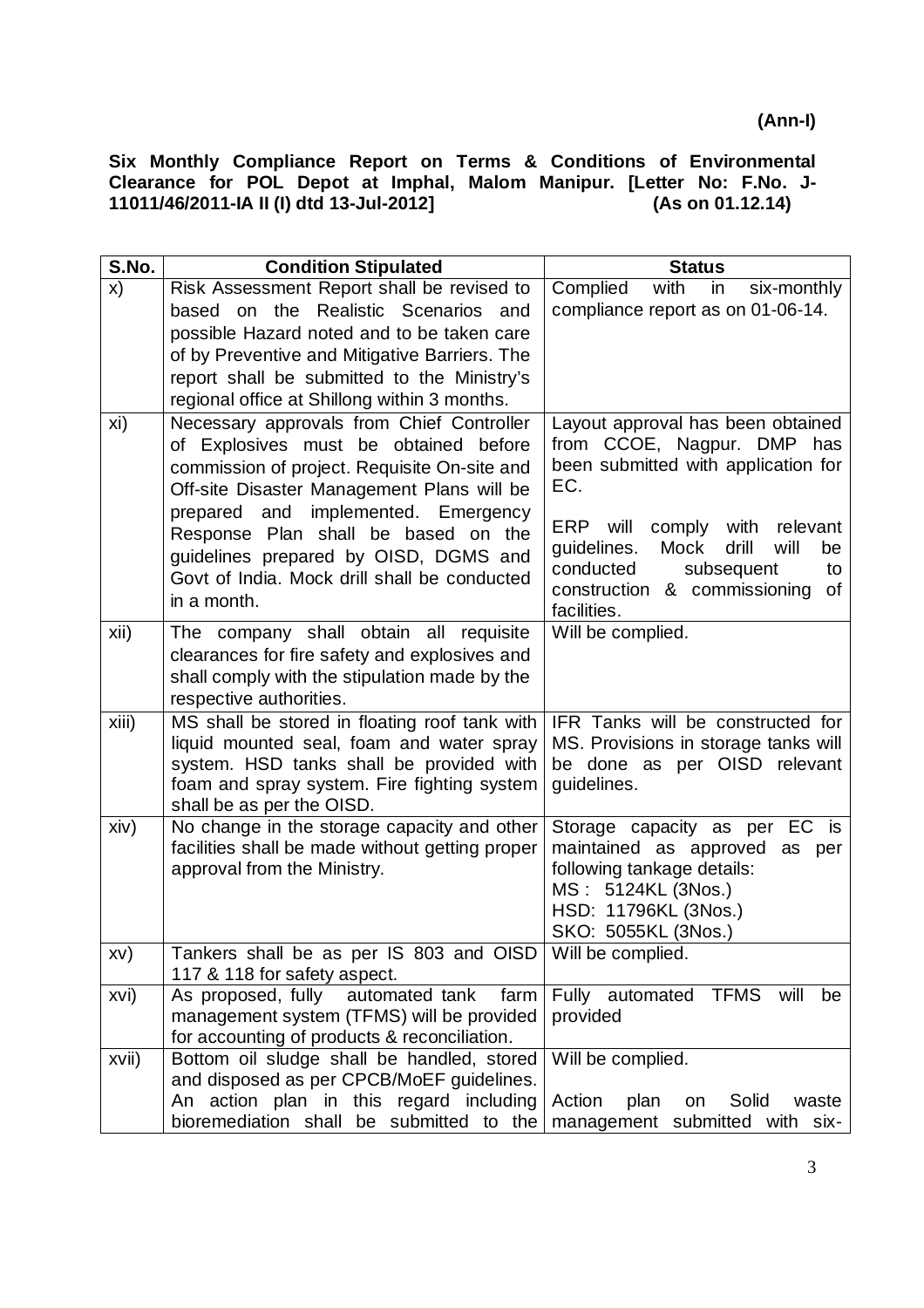| S.No.                    | <b>Condition Stipulated</b>                                                                                                                                                                                                                                                                                                                                                                                                                                                                                                                                                                                                                                                                                                                                                                                                    | <b>Status</b>                                                                                                                             |
|--------------------------|--------------------------------------------------------------------------------------------------------------------------------------------------------------------------------------------------------------------------------------------------------------------------------------------------------------------------------------------------------------------------------------------------------------------------------------------------------------------------------------------------------------------------------------------------------------------------------------------------------------------------------------------------------------------------------------------------------------------------------------------------------------------------------------------------------------------------------|-------------------------------------------------------------------------------------------------------------------------------------------|
|                          | Ministry and its Regional Office at Shillong                                                                                                                                                                                                                                                                                                                                                                                                                                                                                                                                                                                                                                                                                                                                                                                   | monthly compliance report as on                                                                                                           |
|                          | within 3 months of issue of the letter.                                                                                                                                                                                                                                                                                                                                                                                                                                                                                                                                                                                                                                                                                                                                                                                        | $01 - 06 - 14.$                                                                                                                           |
| xviii)                   | Emergency Response Plan shall be based                                                                                                                                                                                                                                                                                                                                                                                                                                                                                                                                                                                                                                                                                                                                                                                         | ERP will<br>comply with<br>relevant                                                                                                       |
|                          | on the guidelines prepared by OISD, DGMS                                                                                                                                                                                                                                                                                                                                                                                                                                                                                                                                                                                                                                                                                                                                                                                       | guidelines.<br>Mock<br>drill<br>will<br>be                                                                                                |
|                          | and Govt. of India. Mock drill shall be                                                                                                                                                                                                                                                                                                                                                                                                                                                                                                                                                                                                                                                                                                                                                                                        | conducted<br>subsequent<br>to                                                                                                             |
|                          | conducted once in a month.                                                                                                                                                                                                                                                                                                                                                                                                                                                                                                                                                                                                                                                                                                                                                                                                     | construction & commissioning<br>of                                                                                                        |
|                          |                                                                                                                                                                                                                                                                                                                                                                                                                                                                                                                                                                                                                                                                                                                                                                                                                                | facilities.                                                                                                                               |
| xix)                     | Company shall ensure that no spillage shall                                                                                                                                                                                                                                                                                                                                                                                                                                                                                                                                                                                                                                                                                                                                                                                    | Will be ensured.                                                                                                                          |
|                          | be occur during storage, handling<br>and                                                                                                                                                                                                                                                                                                                                                                                                                                                                                                                                                                                                                                                                                                                                                                                       |                                                                                                                                           |
|                          | transportation of petroleum products.<br>The company shall install automatic leak                                                                                                                                                                                                                                                                                                                                                                                                                                                                                                                                                                                                                                                                                                                                              | Will be provided.                                                                                                                         |
| XX)                      | detection system supported with hooters or                                                                                                                                                                                                                                                                                                                                                                                                                                                                                                                                                                                                                                                                                                                                                                                     |                                                                                                                                           |
|                          | alarm system.                                                                                                                                                                                                                                                                                                                                                                                                                                                                                                                                                                                                                                                                                                                                                                                                                  |                                                                                                                                           |
| xxi)                     | Additional safety measures shall taken by                                                                                                                                                                                                                                                                                                                                                                                                                                                                                                                                                                                                                                                                                                                                                                                      | ROSOV<br><b>DBBV</b><br>and<br>will<br>be                                                                                                 |
|                          | using remote operated shut off valve, double                                                                                                                                                                                                                                                                                                                                                                                                                                                                                                                                                                                                                                                                                                                                                                                   | provided.                                                                                                                                 |
|                          | block & bleed valve (DBB), impervious dyke                                                                                                                                                                                                                                                                                                                                                                                                                                                                                                                                                                                                                                                                                                                                                                                     |                                                                                                                                           |
|                          | wall and un-bounded flexible roof drain pipe.                                                                                                                                                                                                                                                                                                                                                                                                                                                                                                                                                                                                                                                                                                                                                                                  |                                                                                                                                           |
| Xxii                     | Occupational health surveillance of worker                                                                                                                                                                                                                                                                                                                                                                                                                                                                                                                                                                                                                                                                                                                                                                                     | Will<br>be<br>complied<br>upon                                                                                                            |
|                          | shall be done on a regular basis and records                                                                                                                                                                                                                                                                                                                                                                                                                                                                                                                                                                                                                                                                                                                                                                                   | commissioning of the POL Depot.                                                                                                           |
|                          | maintained as per the Factory Act.                                                                                                                                                                                                                                                                                                                                                                                                                                                                                                                                                                                                                                                                                                                                                                                             |                                                                                                                                           |
|                          |                                                                                                                                                                                                                                                                                                                                                                                                                                                                                                                                                                                                                                                                                                                                                                                                                                |                                                                                                                                           |
|                          |                                                                                                                                                                                                                                                                                                                                                                                                                                                                                                                                                                                                                                                                                                                                                                                                                                |                                                                                                                                           |
|                          |                                                                                                                                                                                                                                                                                                                                                                                                                                                                                                                                                                                                                                                                                                                                                                                                                                |                                                                                                                                           |
|                          |                                                                                                                                                                                                                                                                                                                                                                                                                                                                                                                                                                                                                                                                                                                                                                                                                                |                                                                                                                                           |
|                          |                                                                                                                                                                                                                                                                                                                                                                                                                                                                                                                                                                                                                                                                                                                                                                                                                                |                                                                                                                                           |
|                          |                                                                                                                                                                                                                                                                                                                                                                                                                                                                                                                                                                                                                                                                                                                                                                                                                                |                                                                                                                                           |
|                          |                                                                                                                                                                                                                                                                                                                                                                                                                                                                                                                                                                                                                                                                                                                                                                                                                                |                                                                                                                                           |
|                          |                                                                                                                                                                                                                                                                                                                                                                                                                                                                                                                                                                                                                                                                                                                                                                                                                                |                                                                                                                                           |
|                          | water drains to recharge the ground water                                                                                                                                                                                                                                                                                                                                                                                                                                                                                                                                                                                                                                                                                                                                                                                      |                                                                                                                                           |
|                          | and use the same water for the various                                                                                                                                                                                                                                                                                                                                                                                                                                                                                                                                                                                                                                                                                                                                                                                         |                                                                                                                                           |
|                          | activities of the project to conserve fresh                                                                                                                                                                                                                                                                                                                                                                                                                                                                                                                                                                                                                                                                                                                                                                                    |                                                                                                                                           |
|                          | water                                                                                                                                                                                                                                                                                                                                                                                                                                                                                                                                                                                                                                                                                                                                                                                                                          |                                                                                                                                           |
| XXV)                     |                                                                                                                                                                                                                                                                                                                                                                                                                                                                                                                                                                                                                                                                                                                                                                                                                                |                                                                                                                                           |
|                          |                                                                                                                                                                                                                                                                                                                                                                                                                                                                                                                                                                                                                                                                                                                                                                                                                                |                                                                                                                                           |
|                          |                                                                                                                                                                                                                                                                                                                                                                                                                                                                                                                                                                                                                                                                                                                                                                                                                                |                                                                                                                                           |
|                          |                                                                                                                                                                                                                                                                                                                                                                                                                                                                                                                                                                                                                                                                                                                                                                                                                                |                                                                                                                                           |
|                          |                                                                                                                                                                                                                                                                                                                                                                                                                                                                                                                                                                                                                                                                                                                                                                                                                                |                                                                                                                                           |
|                          |                                                                                                                                                                                                                                                                                                                                                                                                                                                                                                                                                                                                                                                                                                                                                                                                                                |                                                                                                                                           |
|                          |                                                                                                                                                                                                                                                                                                                                                                                                                                                                                                                                                                                                                                                                                                                                                                                                                                |                                                                                                                                           |
| xxiii)<br>xxiv)<br>xxvi) | Green belt shall be developed in 33% of the<br>plot area to mitigate the effect of fugitive<br>emission<br>all<br>around<br>the<br>plant<br>in.<br>consultation with<br><b>DFO</b><br>per<br><b>CPCB</b><br>as<br>guidelines. Thick green belt around factory<br>premises should be ensured.<br>The Company shall harvest surface as well   Will be complied.<br>rainwater from<br>the rooftops<br>of the<br>as<br>buildings proposed in the project and storm<br>All the recommendations mentioned in the<br>EMP/DMP shall be implemented.<br>Dedicated parking facility for loading and<br>unloading of material should be provided in<br>the POL Depot. Unit should develop and<br>traffic<br>implement<br>good<br>management<br>system for their incoming<br>and<br>outgoing<br>vehicles to avoid congestion on the public | Green area @ 33% of Depot area<br>will be maintained.<br>Will be complied.<br>dedicated<br>Already planned and<br>parking area completed. |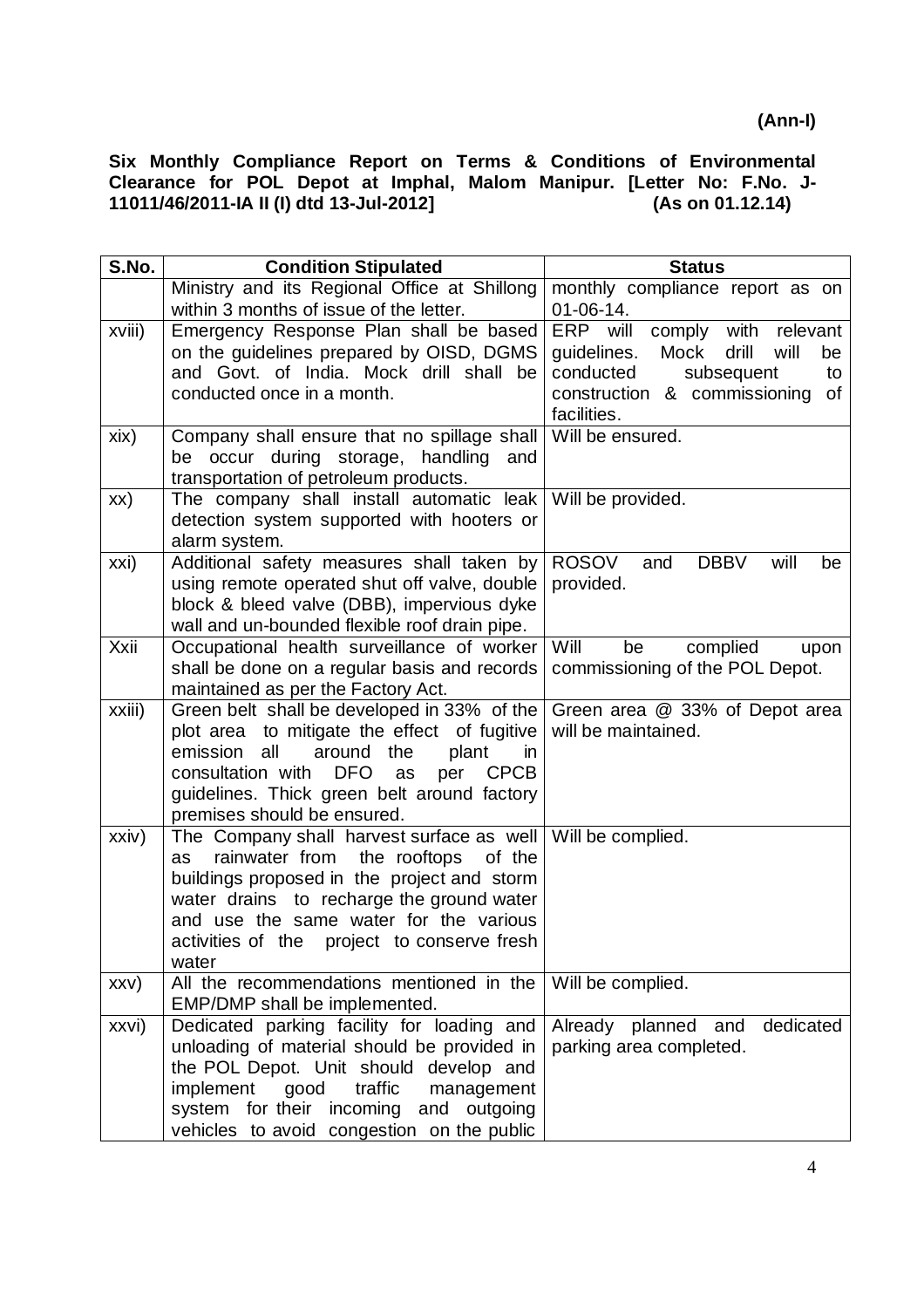| S.No.   | <b>Condition Stipulated</b>                                                                                                                                                                                                                                                                                                                                                                                                                                                                                                     | <b>Status</b>        |
|---------|---------------------------------------------------------------------------------------------------------------------------------------------------------------------------------------------------------------------------------------------------------------------------------------------------------------------------------------------------------------------------------------------------------------------------------------------------------------------------------------------------------------------------------|----------------------|
|         | road.                                                                                                                                                                                                                                                                                                                                                                                                                                                                                                                           |                      |
| xxvii)  | All<br>raised<br>during the public<br>issues<br>hearing/consultation meeting on 10 <sup>th</sup><br>Oct<br>2011 shall be satisfactorily implemented.                                                                                                                                                                                                                                                                                                                                                                            | Will be complied.    |
| xxviii) | Company shall adopt Corporate Environment<br>Policy as per the Ministry's O.M No. J-11013/<br>41/2006-IA.II(1) dated $26^{th}$ April, 2011 and<br>implemented and adequate budget to be<br>earmarked for implementation as admissible.                                                                                                                                                                                                                                                                                          | Will be implemented  |
| xxix)   | Under Corporate Social Responsibility<br>(CSR), sufficient budgetary provision shall<br>be made<br>for<br>health<br>improvement,<br>education, water and electricity supply<br>etc. in and around the project.                                                                                                                                                                                                                                                                                                                  | Will be implemented  |
| XXX)    | Provision shall be made for the housing of Being done.<br>labour within the site with all<br>construction<br>necessary infrastructure and facilities such<br>as fuel for cooking, mobile toilets, mobile<br>STP, Safe drinking water, medical health<br>care, crèche etc. The housing may be in the<br>form of temporary structures to be removed<br>after the completion of the project.                                                                                                                                       |                      |
|         | <b>B. GENERAL CONDITIONS:</b>                                                                                                                                                                                                                                                                                                                                                                                                                                                                                                   |                      |
| i)      | The project authorities shall strictly adhere to<br>the stipulations made by the Manipur State<br>Pollution Control<br><b>Board</b><br>(MPCB),<br><b>State</b><br>Government<br>and<br>other<br>statutory<br>any<br>authority.                                                                                                                                                                                                                                                                                                  | Will be implemented. |
| ii)     | No further expansion or modifications in the $\vert$ Will be complied.<br>be carried out without prior<br>plant shall<br>approval of the Ministry of Environment<br>and Forests. In case of deviations<br>or<br>alterations in the project proposal from<br>submitted<br>to this<br>Ministry<br>those<br>for<br>clearance, a fresh reference shall be made<br>to the Ministry to assess the adequacy of<br>conditions<br>imposed<br>and<br>to<br>add<br>additional<br>environmental<br>protection<br>measures required, if any. |                      |
| iii)    | The project authorities must strictly comply Factory Permit obtained from Chief                                                                                                                                                                                                                                                                                                                                                                                                                                                 |                      |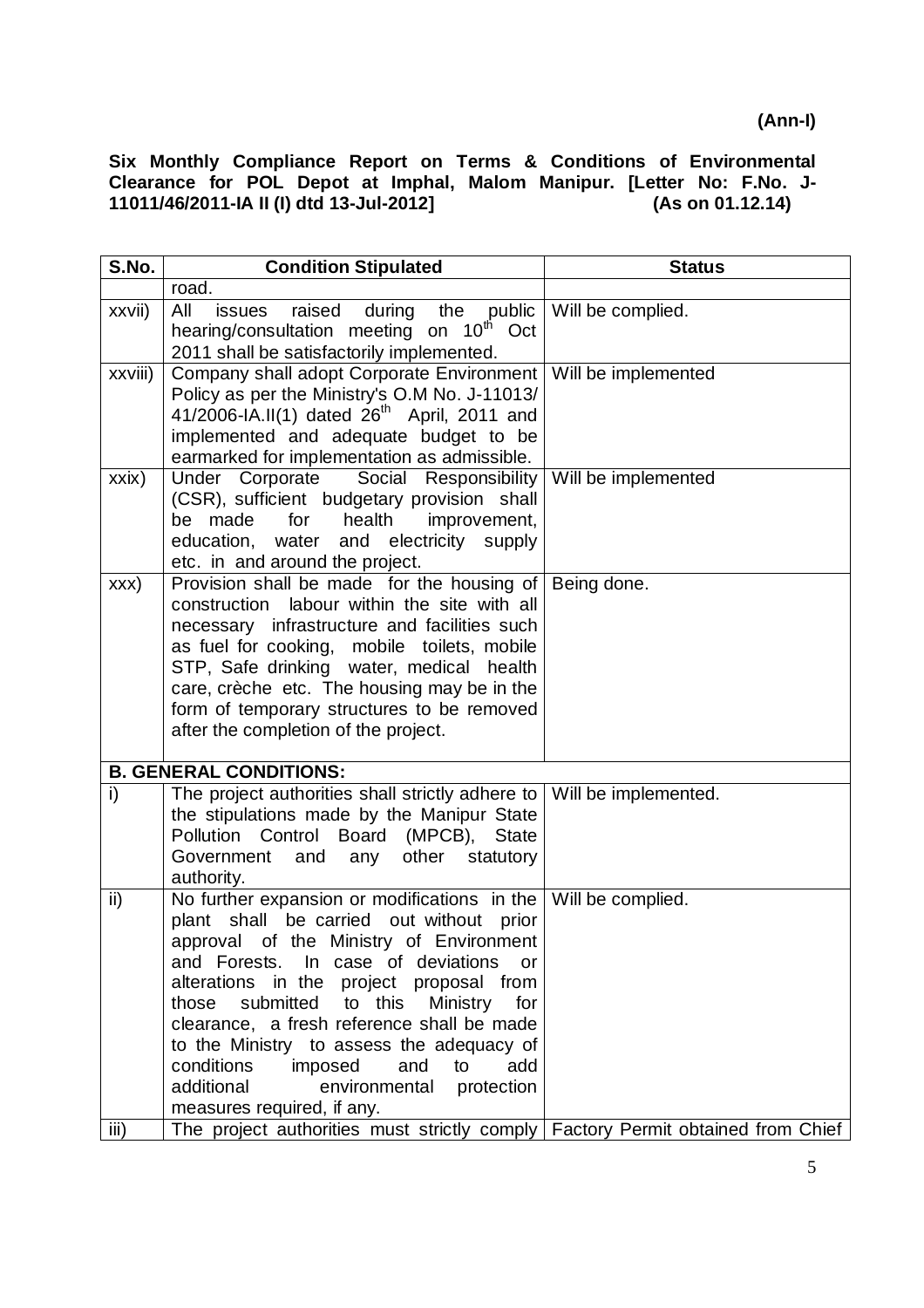| and<br>regulations<br>under<br>Inspector of Factories & Boilers,<br>rules<br>with<br>the  |  |
|-------------------------------------------------------------------------------------------|--|
|                                                                                           |  |
| and<br>Import<br>Manipur. Copy already submitted.<br>Manufacture,<br>Storage<br>of        |  |
| Chemicals<br>Rules,<br>2000<br>Hazardous<br>as                                            |  |
| amended subsequently. Prior approvals from<br>PESO approval obtained from Chief           |  |
| Inspectorate of Factories, Chief<br>Controller of Explosives, Nagpur.<br>Chief            |  |
| Controller of Explosives, Fire<br>Safety<br>Copy already submitted.                       |  |
| Inspectorate etc must be obtained, wherever                                               |  |
| applicable.<br>Fire License shall be obtained prior                                       |  |
| to the commissioning.                                                                     |  |
| The overall noise levels in and around the<br>Will be complied.<br>iv)                    |  |
| plant area shall be kept well within the<br>standards<br>by providing<br>noise<br>control |  |
| including acoustic<br>measures<br>hoods,                                                  |  |
| silencers, enclosures etc. on all sources of                                              |  |
| noise generation The ambient noise levels                                                 |  |
| shall conform to the standards prescribed                                                 |  |
| under Environment (Protection) Act, 1986                                                  |  |
| Rules, 1989 viz. 75 dBA (day time) and 70                                                 |  |
| dBA (night time).                                                                         |  |
| A separate environment management cell<br>Will be complied.<br>V)                         |  |
| equipped with full fledged laboratory facilities                                          |  |
| must be set up to carry out the environment                                               |  |
| management and monitoring functions.                                                      |  |
| A copy of clearance letter shall be sent by<br>Complied with.<br>vi)                      |  |
| the proponent to concerned Panchayat, Zila<br>Parishad/Municipal Corporation, Urban Local |  |
| Body and the local NGO, if any, from whom                                                 |  |
| suggestions/representations, if any, were                                                 |  |
| received while processing the proposal. The                                               |  |
| clearance letter shall also be put on the web                                             |  |
| site of the company by the proponent.                                                     |  |
| The project proponent shall upload the status<br>vii)<br>Complied with.                   |  |
| of compliance of the stipulated environment                                               |  |
| clearance conditions, including results of                                                |  |
| monitored data on their website and shall                                                 |  |
| periodically.<br>shall<br>update<br>the same<br>lt.                                       |  |
| simultaneously be sent to the Regional Office                                             |  |
| of the MOEF, the respective Zonal Office of<br>CPCB and MPCB.                             |  |
| viii)<br>The project is under construction;                                               |  |
| The project proponent shall also submit<br>six monthly report as on 01.12.14.             |  |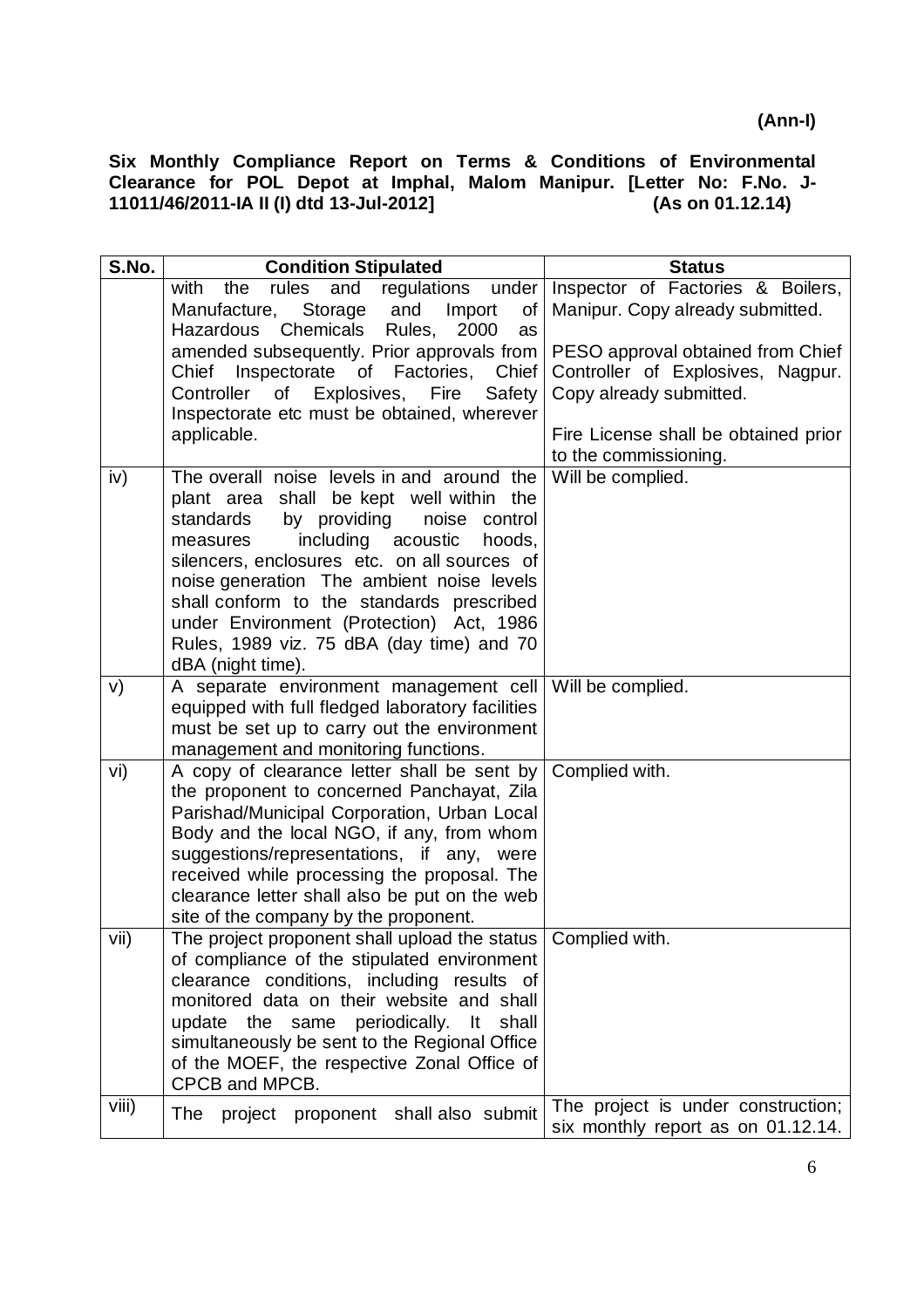| S.No. | <b>Condition Stipulated</b>                                                                                                                                                                                                                                                                                                                                                                                                                                                                                                                                                                                                                                                     | <b>Status</b>                                                                                                                                |
|-------|---------------------------------------------------------------------------------------------------------------------------------------------------------------------------------------------------------------------------------------------------------------------------------------------------------------------------------------------------------------------------------------------------------------------------------------------------------------------------------------------------------------------------------------------------------------------------------------------------------------------------------------------------------------------------------|----------------------------------------------------------------------------------------------------------------------------------------------|
|       | reports on the status of<br>six monthly<br>compliance of the stipulated Environmental<br>Clearance conditions including results of<br>monitored data (both in hard copies as well<br>as by e-mail) to the respective Regional<br>Office of MoEF, the respective Zonal<br>Office of CPCB and MPCB. The regional<br>office of this ministry/CPCB/MPCB shall<br>the<br>stipulated<br>monitor<br>conditions.<br>Environment Clearance and six monthly<br>compliance status report shall be posted on<br>the website of the company.                                                                                                                                                 | is being submitted.<br>Details of compliance for last six-<br>monthly report and posting of EC<br>report in company's website is<br>enclosed |
| ix)   | The environmental statement for<br>each<br>financial year ending 31 <sup>st</sup> March in Form-V is<br>mandated shall<br>be submitted<br>to the<br>concerned State Pollution Control Board as<br>prescribed under<br>Environment<br>the<br>(Protection) Rules, 1986, as amended<br>subsequently, shall also be put on the<br>website of the company along with the<br>compliance or environmental<br>status of<br>clearance conditions and shall also be sent<br>to the respective Regional Offices of MoEF<br>by e-mail.                                                                                                                                                      | Form-V<br>requirement<br>will<br>be<br>subsequent<br>complied<br>to<br>commissioning of project.                                             |
| X)    | The project proponent shall inform the<br>public that the project has been accorded<br>environmental clearance<br>by the Ministry<br>copies of the clearance letter<br>are<br>and<br>available with the SPCB/Committee<br>and<br>may also be seen at Website of the<br>Ministry at http://envfor.nic.in. This shall be<br>advertised within seven days from the date<br>of issue of the clearance letter, at least in<br>local newspapers that are widely<br>two<br>circulated in the region of which one shall<br>be in the vernacular language of the locality<br>concerned and a copy of the same shall<br>be forwarded to the concerned Regional<br>Office of the Ministry. | Complied with. Copy of Newspaper<br>Cuttings enclosed.                                                                                       |
| xi)   | Project authorities shall inform the Regional                                                                                                                                                                                                                                                                                                                                                                                                                                                                                                                                                                                                                                   | The Board of Directors of IOCL                                                                                                               |